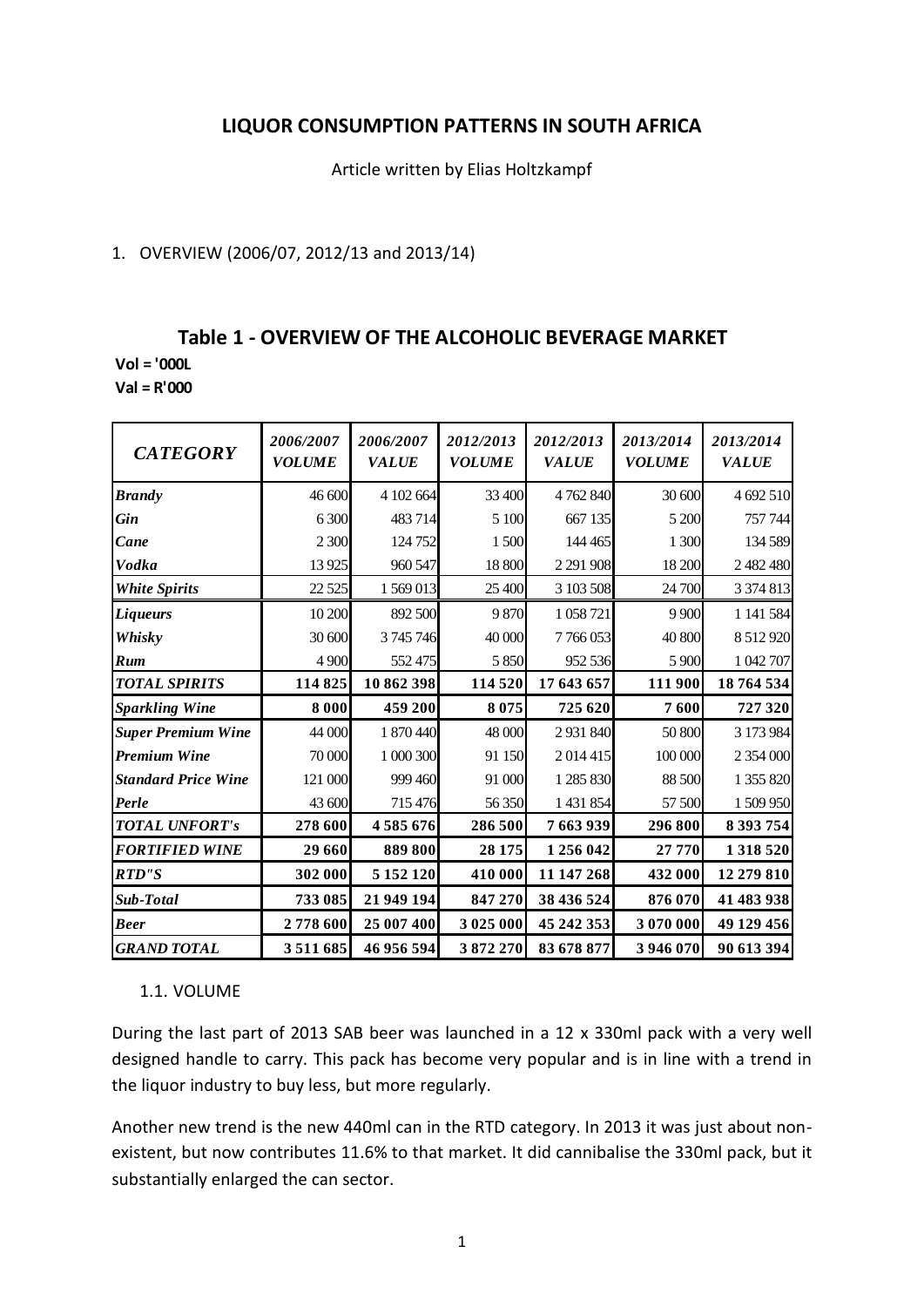Another new development is flavoured beer. SAB launched Flying Fish and this product already makes up 0.5% of the beer market. SAB have now extended Castle Light with a Lime version. Bearing in mind the Brandhouse advertising/promotion of the "Reinheidsgebod" the question is whether they will fight this new trend with their Spirit Coolers.

The stars of the year were definitely Smirnoff Double Black Guarana and Skyy vodka. Skyy has doubled its market share in the Vodka market over the past year and now has 4.2% of the Vodka market. Smirnoff Double Black Guarana has doubled in volume over the past year. After Hunters Dry, Hunters Gold and Savanna Dry it is already the fourth largest product in the RTD market.

The downtrend in Brandy and the subsequent growth of Scottish Whisky have a negative influence on employment in the Western and Northern Cape. Both grape and therefore Brandy production are labour intensive. Also, this trend has a negative effect on the 'Balance of Payment'.

|                       |           | Volume %  |           | Value %   |           |           |  |  |
|-----------------------|-----------|-----------|-----------|-----------|-----------|-----------|--|--|
|                       | 2006/2007 | 2012/2013 | 2013/2014 | 2006/2007 | 2012/2013 | 2013/2014 |  |  |
| <b>Spirits</b>        | 3.3       | 3.0       | 2.8       | 23.1      | 21.1      | 20.7      |  |  |
| Wine                  | 8.2       | 7.6       | 7.7       | 10.7      | 10.0      | 10.1      |  |  |
| <b>Fortified Wine</b> | 0.8       | 0.7       | 0.7       | 1.9       | 1.5       | 1.4       |  |  |
| RTD's                 | 8.6       | 10.6      | 11.0      | 11.0      | 13.3      | 13.6      |  |  |
| <b>Beer</b>           | 79.1      | 78.1      | 77.8      | 53.3      | 54.1      | 54.2      |  |  |
| <b>TOTAL</b>          | 100.0     | 100.0     | 100.0     | 100.0     | 100.0     | 100.0     |  |  |

*Table 2 - MARKET SHARE OF ALL LIQUOR CATEGORIES*

From the above table, it is clear that Beer represents 78% of liquor volumes in the RSA. Beer declined from 79% seven years ago due to a growth in the RTD sector. Market shares can sometimes give a wrong impression. RTD volumes did increase by 43% over the last seven years, with Beer up by only 10.5% over the period. BUT, RTD volumes increased by 132 million litres and Beer volumes increased by a whopping 292 million litres.

Spirit volumes declined year on year and they also lost share in value terms.

Wine in value terms remained fairly stable over the past year.

'Ales' are excluded from this discussion because there are no trustworthy data on these products. However, the Western Cape police estimated the volumes at 120 million litres. Furthermore, during research that SAWIS conducted in various bottle stores on price levels of Lower priced wine, a few bottle stores replied 'we only sell ales at the lower price level".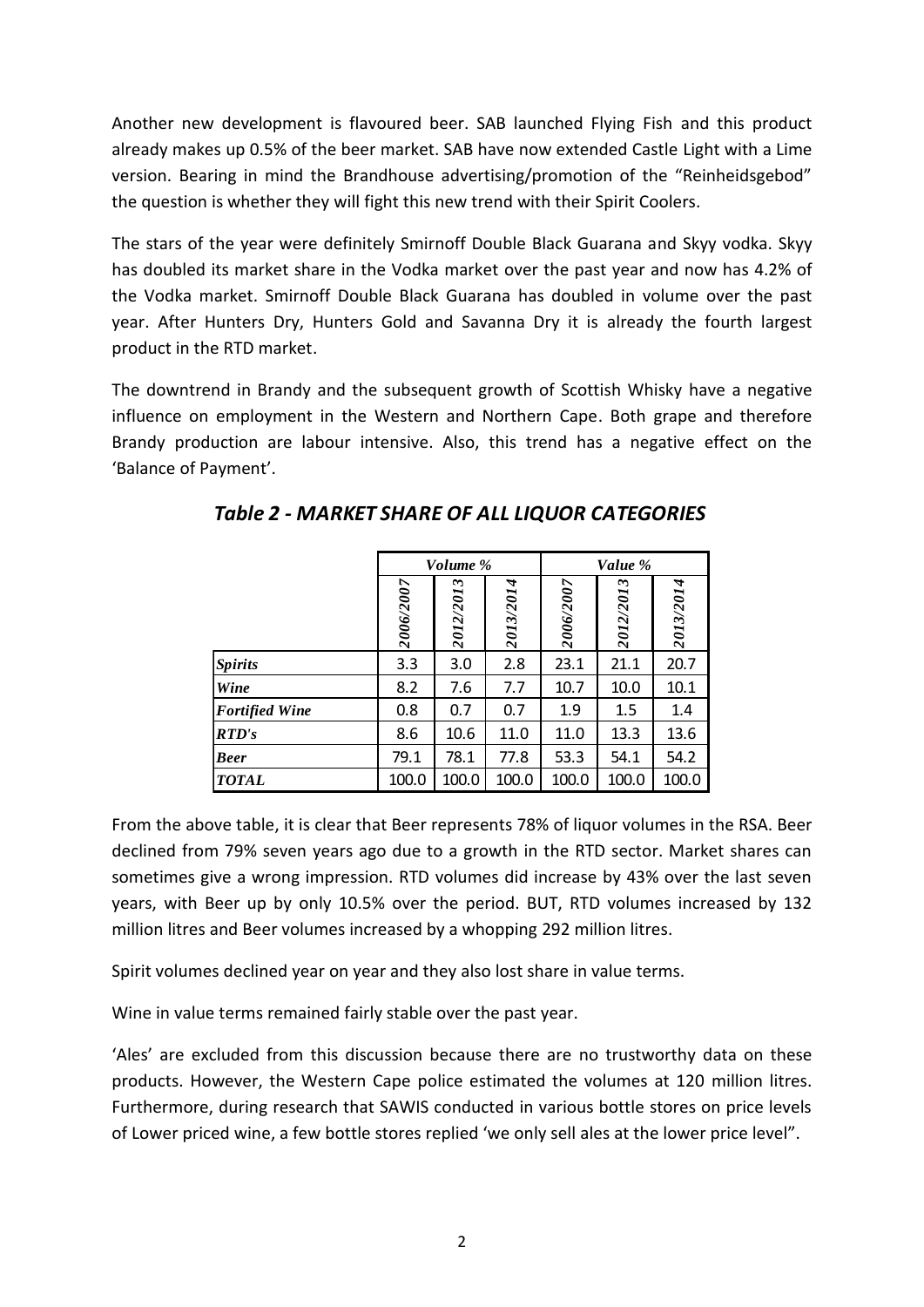### 1.2. VALUE

In value terms Beer has only slightly more than half of the market and increased its share marginally. The growth is due mostly to growth of the premium beer sector.

The RTD market has shown the most growth; increasing in share from 11.0% to the current 13.6%.

The Spirits market, in value terms, declined by 2.4% over the past seven years, with most of the losses coming from Brandy. Let us therefore look at this market in more detail as Brandy is such an integral part of the wine industry.

1.3. SPIRITS MARKET

|                      |           | Volume %  |           | Value %   |           |           |  |  |
|----------------------|-----------|-----------|-----------|-----------|-----------|-----------|--|--|
|                      | 2006/2007 | 2012/2013 | 2013/2014 | 2006/2007 | 2012/2013 | 2013/2014 |  |  |
| <b>Brandy</b>        | 40.6      | 29.2      | 27.3      | 37.8      | 27.0      | 25.0      |  |  |
| <b>Gin</b>           | 5.5       | 4.5       | 4.6       | 4.5       | 3.8       | 4.0       |  |  |
| Cane                 | 2.0       | 1.3       | 1.2       | 1.1       | 0.8       | 0.7       |  |  |
| <b>Vodka</b>         | 12.1      | 16.4      | 16.3      | 8.8       | 13.0      | 13.2      |  |  |
| <b>Liqueurs</b>      | 8.9       | 8.6       | 8.8       | 8.2       | 6.0       | 6.1       |  |  |
| Whisky               | 26.6      | 34.9      | 36.5      | 34.5      | 44.0      | 45.4      |  |  |
| Rum                  | 4.3       | 5.1       | 5.3       | 5.1       | 5.4       | 5.6       |  |  |
| <b>TOTAL SPIRITS</b> | 100.0     | 100.0     | 100.0     | 100.0     | 100.0     | 100.0     |  |  |

# *Table 4 - RSA SPIRITS MARKET*

Ē

Brandy volumes were at their highest in 1998 and 1999, when 53.3 million litres were sold, subsequently losing 23 million litres. The volume losses were due to growth of Vodka (mostly Smirnoff) and Whisky. One of the fastest growing Spirits brands is still Skyy vodka. In 2010/2011 it had a share of only 0.6%, increased to 1.8% in 2011/2012 and now increased further to 4.2%. It sells at R170 per 750ml bottle versus the R90 for Smirnoff. Also, we now regularly see Skyy and Ciroc Vodka in broadsheet advertising. In both the Vodka and Gin markets we have also seen a structural change over the past two years, with an increase in 'Super Premium' products. These products sell at R170+ per 750ml bottle.

Another development over the past few years is structural changes in the Whisky market. Brandhouse has very successfully grown Johnnie Walker Red and it is now the number two Whisky after Bells. Also, two years ago on broadsheet advertising, you could get Vat 69 and Black and White at R1 more than Richelieu and Klipdrift. Last year they moved these products on a par with the two Brandies and over the past year they have taken Vat 69 and Black and White to R1 less than Richelieu and Klipdrift. Due to the above, Brandy is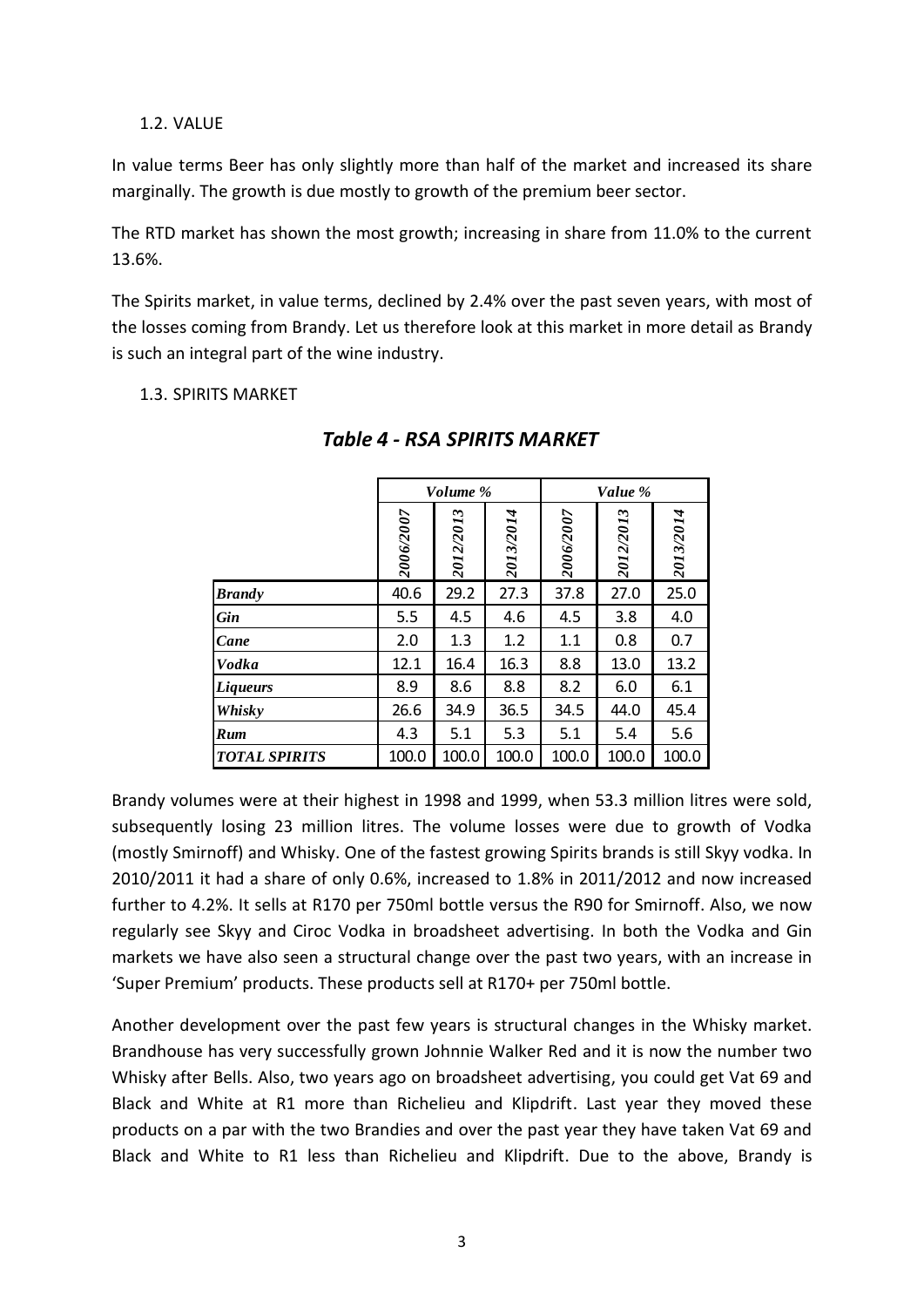therefore still in a price squeeze, with First Watch and Harrier selling at prices below the well-known cut-price Brandies like Wellington VO and Olof Bergh.

In volume terms the biggest Spirits products are (in that order): Smirnoff, Richelieu, Klipdrift Export, Bells, Johnnie Walker Red, Black and White, J & B Rare, First Watch, Vat 69, Gordons Gin, Harrier and Olof Bergh. In volume terms Smirnoff is slightly bigger than the three largest Brandies, namely Richelieu, Klipdrift Export and Olof Bergh. The 12 biggest Spirits products in volume terms are therefore 1 Vodka, 1 Gin, 7 Whiskies and 3 Brandies.

In value terms the products are (in that order): Smirnoff, Bells, Richelieu, Johnnie Walker Red, Klipdrift Export, J & B Rare, Jamesons, Johnnie Walker Black, Black and White, First Watch, Viceroy and Wellington VO. Therefore, 1 Vodka, 4 Brandies and 7 Whiskies.

### 1.4. WINE MARKET

|                            |           | Volume %  |           | Value %   |           |           |  |
|----------------------------|-----------|-----------|-----------|-----------|-----------|-----------|--|
|                            | 2006/2007 | 2012/2013 | 2013/2014 | 2006/2007 | 2012/2013 | 2013/2014 |  |
| <b>Sparkling Wine</b>      | 2.8       | 2.7       | 2.5       | 9.1       | 8.6       | 8.0       |  |
| <b>Super Premium Wine</b>  | 15.4      | 16.3      | 16.7      | 37.1      | 34.9      | 34.8      |  |
| <b>Premium Wine</b>        | 24.4      | 30.9      | 32.9      | 19.8      | 24.0      | 25.8      |  |
| <b>Standard Price Wine</b> | 42.2      | 30.9      | 29.1      | 19.8      | 15.3      | 14.9      |  |
| Perle                      | 15.2      | 19.1      | 18.9      | 14.2      | 17.1      | 16.6      |  |
| <b>TOTAL UNFORT's</b>      | 100.0     | 100.0     | 100.0     | 100.0     | 100.0     | 100.0     |  |

## *Table 5 - RSA WINE MARKET*

Over the past seven years the Standard priced market has declined due to 'Ales'. Year on year both the Super Premium and Premium Wine Markets have increased in volume terms. In value terms the Super Premium segments remained stable with an increase in value for the Premium segment. The reason for this is that all the action in the wine market is at the top end of the Premium sector and the lower end of the Super Premium sector. Think of products like 4<sup>th</sup> Street, Tall Horse, Obikwa, Four Cousins and The Saints range.

Sparkling wine is only 2.5% in volume terms, but a massive 8.0% in value. The Sparkling Wine market declined in volume and value terms over the past year.

## 1.5. RTD MARKET

We mentioned previously that this market is driven by innovation and new products. Another trend that developed over the past three years is the growth of the can market. The trend was started by Hunters Gold and then also spread to Hunters Dry and Hunters Extreme. The latest trend is the 440ml can. There are seven products in this packaging, namely Redds Premium Cold and Dry and Bold Crisp and Cold; Hunters Dry and Gold;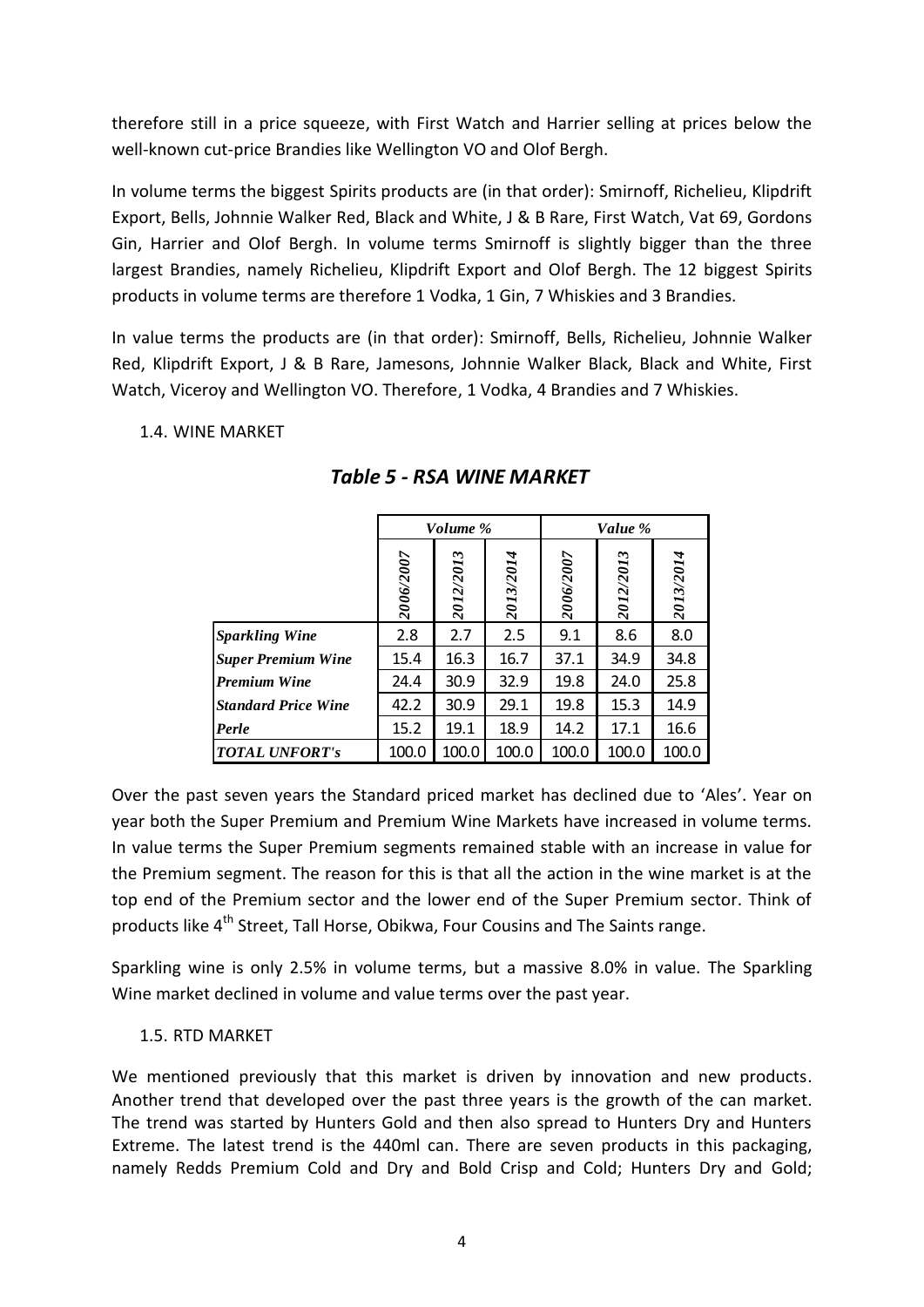Klippies and a newly launched Brutal Fruit Mango Goji. The 440ml cans already make up 11.3% of the market. Savanna, the second biggest product in this market, launched a new variant called Angry Lemon and according to the trade, the product was well received. SAB launched a new Brutal Fruit called Mango Goji in a 275ml can and a 440 ml can. Of interest is the fact that these product are available in cans only.

The Energy sector is still growing well, due mostly to the growth of Smirnoff Double Black Guarana.

All the new launches and developments will definitely fuel the growth of the RTD sector.

## 1.6. BEER MARKET

There were some interesting moves in the Beer market. One was the move to flavoured beers, already mentioned earlier. Flying Fish in a lemon and orange flavour was launched during the last part of 2013 and in the three months to September 2014 held a market share of 0.7%. This percentage of the Beer market is not small in volume terms.

Castle Light increased in market share from 10.0% to 12.0% over the past 12 months. This is a very good performance in a very stable beer market.

Also Windhoek Draught increased in share from 3.2% to 3.6%.

Bavaria doubled its volumes (from a low base) over the year.

# 2. PAST TWELVE MONTH OVERVIEW AND FORECAST

## 2.1. LIQUOR MARKET

The total liquor market grew by only 1.5% last year and we expect the growth for the next year to be even less at 1.3%. As we mentioned in the 2013 article, population growth is in excess of 2.0% and bearing in mind the numbers of illegal immigrants, our per capita consumption of legal products continues to decline. Our per capita alcohol consumption was estimated to have been 22.5 litres per annum in 2005/2006. This has now declined to only 16.5 litres per annum.

The Beer market increased by 1.5% last year and we expect an even lower increase over the next year at only 1.0%.

The RTD sector grew by 5.4% last year, with most of the growth generated by the Cider market and Double Black Guarana. With all the developments and new launches mentioned earlier, we still expect growth for the next year, but at a lower level with only 3.5% growth.

The Fortified wine market declined by 1.4% last year and we expect a further decline of nearly 1% over the next twelve months. The biggest sector is the Standard Priced Fortified wine market lead by Sedgwick's Old Brown. This sector will remain stable, but the Wine Aperitif market will decline due to the growth of illicit Spirit products. Also HP Ports &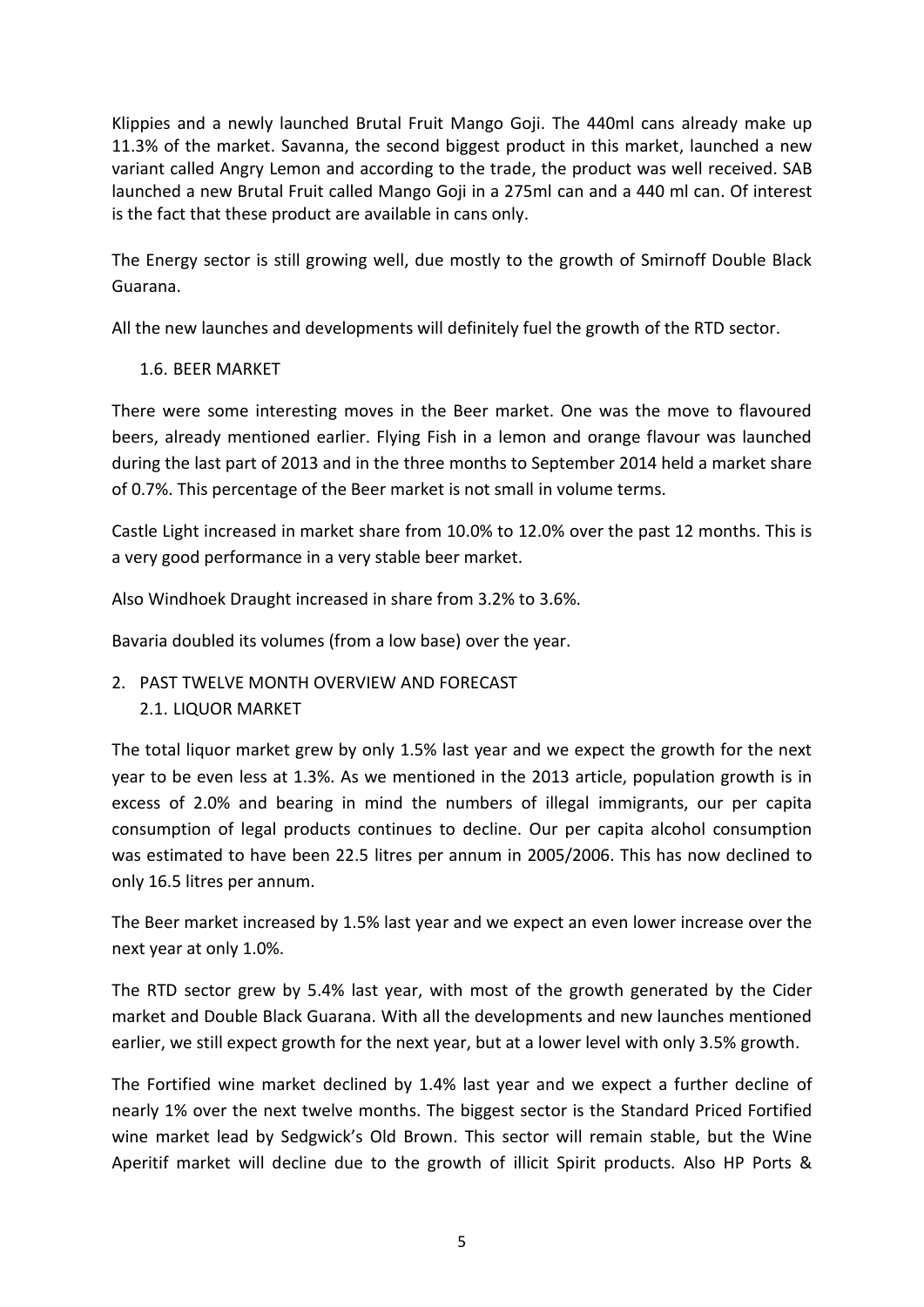Sherries and HP Aperitifs & Vermouths is a dying sector, with very little consumer or trade support. These two categories will continue to lose volumes.

The Sparkling wine market is expected to be flat over the next year, but the price war in December among the three major grocer groups could increase the sales.

The Wine market grew by 3.6% over the last year and we expect growth of 2.8% over the next 12 months. Similar to last year, the growth will mostly be in the Super Premium and Premium sector, with some growth coming from the Perlé sector.

The spirits market declined by 2.3% last year, mainly due to strike action and the generally poor performance of the economy. The biggest decline was due to the Brandy market and to a lesser extent Cane and Vodka. Over the next 12 months we expect the Brandy market to lose another 5.2% or 1 600 000 litres, the Cane market to lose 7.7% volume and the other markets to be flat, with low growth in the Whisky sector. The total spirits market is therefore forecast to decline by a further 0.8%.

## 2.1 ILLICIT LIQUOR

In the research conducted this year, we estimated the illicit Cane sector to be at least 12.0% of the market. The lowest price at which the 'Legal' producers can sell a product is at R100.88 per litre for Cape to Rio. However, Nielsen found Blue Island Cane at R73.69 per litre. This product is currently the  $4<sup>th</sup>$  largest Cane on the market, for obvious reasons. The lowest price at which a 1L Cane product can be produced is R82.16, with no distribution and overhead costs. How to sell it at this price point is to smuggle cane from Swaziland and not pay any excise.

Illicit products in the Brandy market remain small but increasing. The lowest price product picked up by Nielsen was Ashbury brandy at R66.90 per litre. The lowest price at which you can legally produce Brandy is R91.68 per litre.

## 2.3 WINE BY TYPE

|       | Volume % |       |       |       |        |       | Value % |       |       |  |  |
|-------|----------|-------|-------|-------|--------|-------|---------|-------|-------|--|--|
|       | 2010     | 2011  | 2012  | 2013  | 2014.0 | 2011  | 2012    | 2013  | 2014  |  |  |
| Red   | 41.4     | 43.1  | 43.2  | 44.2  | 45.6   | 50.6  | 51.2    | 52.3  | 53.2  |  |  |
| White | 38.1     | 37.6  | 36.1  | 35.9  | 35.8   | 34.1  | 34.5    | 34.2  | 34.1  |  |  |
| Rose  | 20.5     | 19.3  | 20.7  | 19.9  | 18.6   | 15.3  | 14.3    | 13.5  | 12.7  |  |  |
| Total | 100.0    | 100.0 | 100.0 | 100.0 | 100.0  | 100.0 | 100.0   | 100.0 | 100.0 |  |  |

## *Table 6 - SUPER PREMIUM WINE*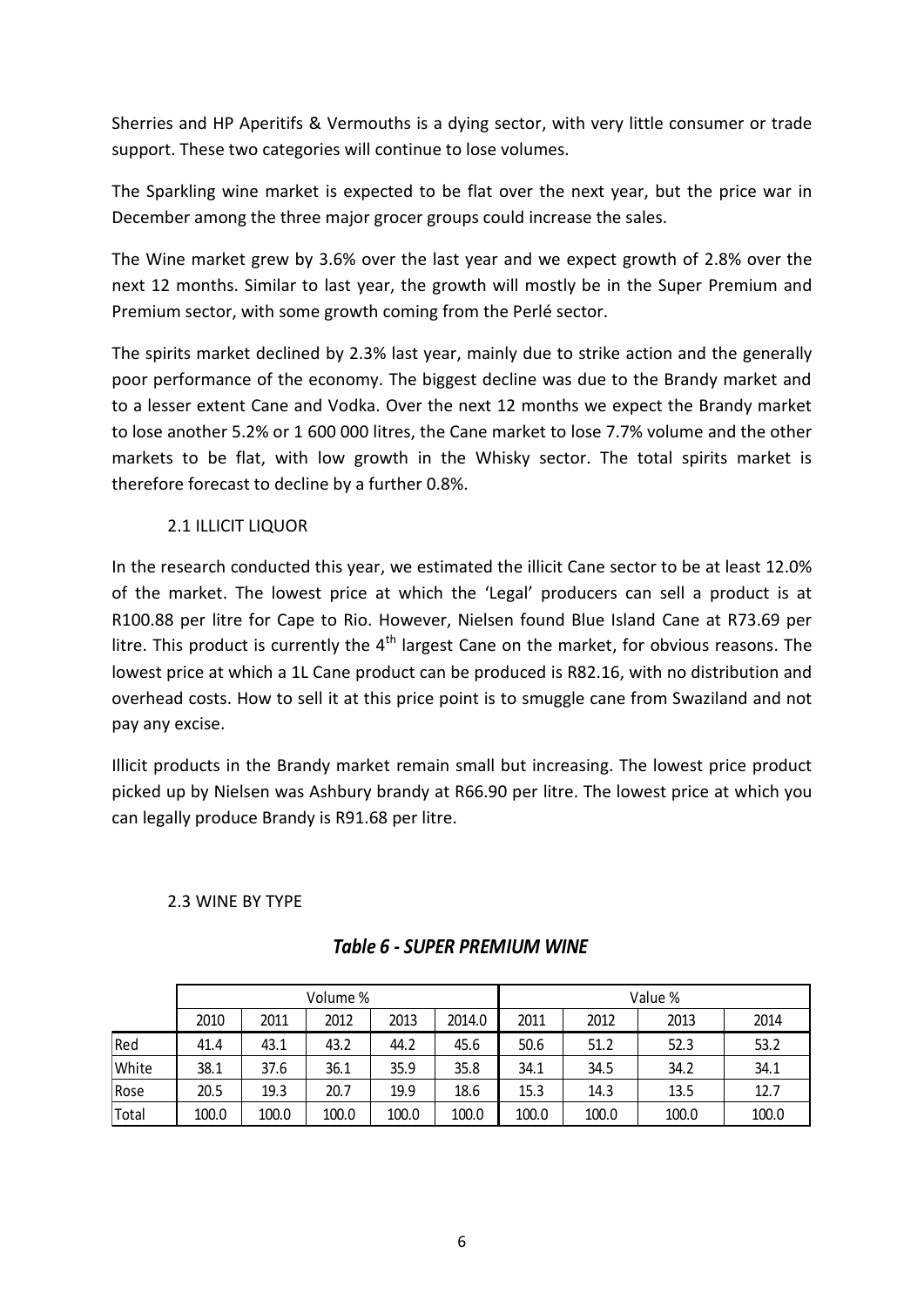|       | Volume % |       |       |       |       |  |  |  |  |  |  |
|-------|----------|-------|-------|-------|-------|--|--|--|--|--|--|
|       | 2010     | 2011  | 2012  | 2013  | 2014  |  |  |  |  |  |  |
| Red   | 17.5     | 17.2  | 16.1  | 18.1  | 18.1  |  |  |  |  |  |  |
| White | 67.5     | 65.2  | 63.5  | 61.3  | 57.3  |  |  |  |  |  |  |
| Rose  | 15.0     | 17.7  | 20.4  | 20.6  | 24.6  |  |  |  |  |  |  |
| Total | 100.0    | 100.1 | 100.0 | 100.0 | 100.0 |  |  |  |  |  |  |

# *Table 7 - PREMIUM WINE*

|               |       | <b>RSP</b> |       |       |       |
|---------------|-------|------------|-------|-------|-------|
| Category      | 2011  | 2012       | 2013  | 2014  | 2014  |
| <b>Bottle</b> | 10.6  | 11.2       | 9.2   | 9.2   | 34.59 |
| Jug           | 1.5   | 2.1        |       | 1.7   | 26.40 |
| <b>5L Box</b> | 50.9  | 50.0       | 50.6  | 48.6  | 19.45 |
| 3L Box        | 20.8  | 21.7       | 25.0  | 28.7  | 23.96 |
| 2L Box        | 9.2   | 8.1        | 7.5   | 6.2   | 30.76 |
| <b>Tetra</b>  | 6.8   | 6.7        | 6.0   | 5.6   |       |
| <b>TOTAL</b>  | 100.0 | 100.0      | 100.0 | 100.0 | 23.81 |

## *Table 8 - PREMIUM WINE BY CONTAINER*

In the Super Premium market, red wine now makes up 45.6% of the volumes and more than half (53.2%) of the value. The rosé sector declined in both volume and value terms. Distell is still the market leader by far, with the wine distributor Vinimark in second place, followed by DGB. In brand terms it is still the same as last year, with Four Cousins the market leader, followed by Robertson's, Douglas Green and Nederburg. The Four Cousins market share has declined year on year (see note on Rosé later). In value terms the leader is still Four Cousins, with Nederburg slotting in in second place.

Also of note in this sector is the emergence of more and better Chenin blancs and new white blends, as well as the growth of Sweet Red wine. We believe this trend is driven by new consumers and this augurs well for the wine industry.

Distell and Namaqua dominate the Premium wine market with Vinimark (Robertson's) in third spot. The brands are Namaqua in first spot, followed by Robertson's, Overmeer and  $4<sup>th</sup>$ Street. The star of the show was definitely  $4<sup>th</sup>$  Street over the past year. The market share of 4<sup>th</sup> Street increased from 4.5% to 10.1%. Namaqua is the biggest distributor in this market, with Distell in a close second place and Vinimark in third spot.

In the Super Premium sector the share of Rosé declined, but in the Premium sector Rosé increased substantially. The reason for this is that the volumes of Four Cousins (Super Premium sector) were cannibalised by  $4<sup>th</sup>$  Street (Premium sector). In total the Rosé sector (Super Premium and Premium) gained share and volumes increased by 15%.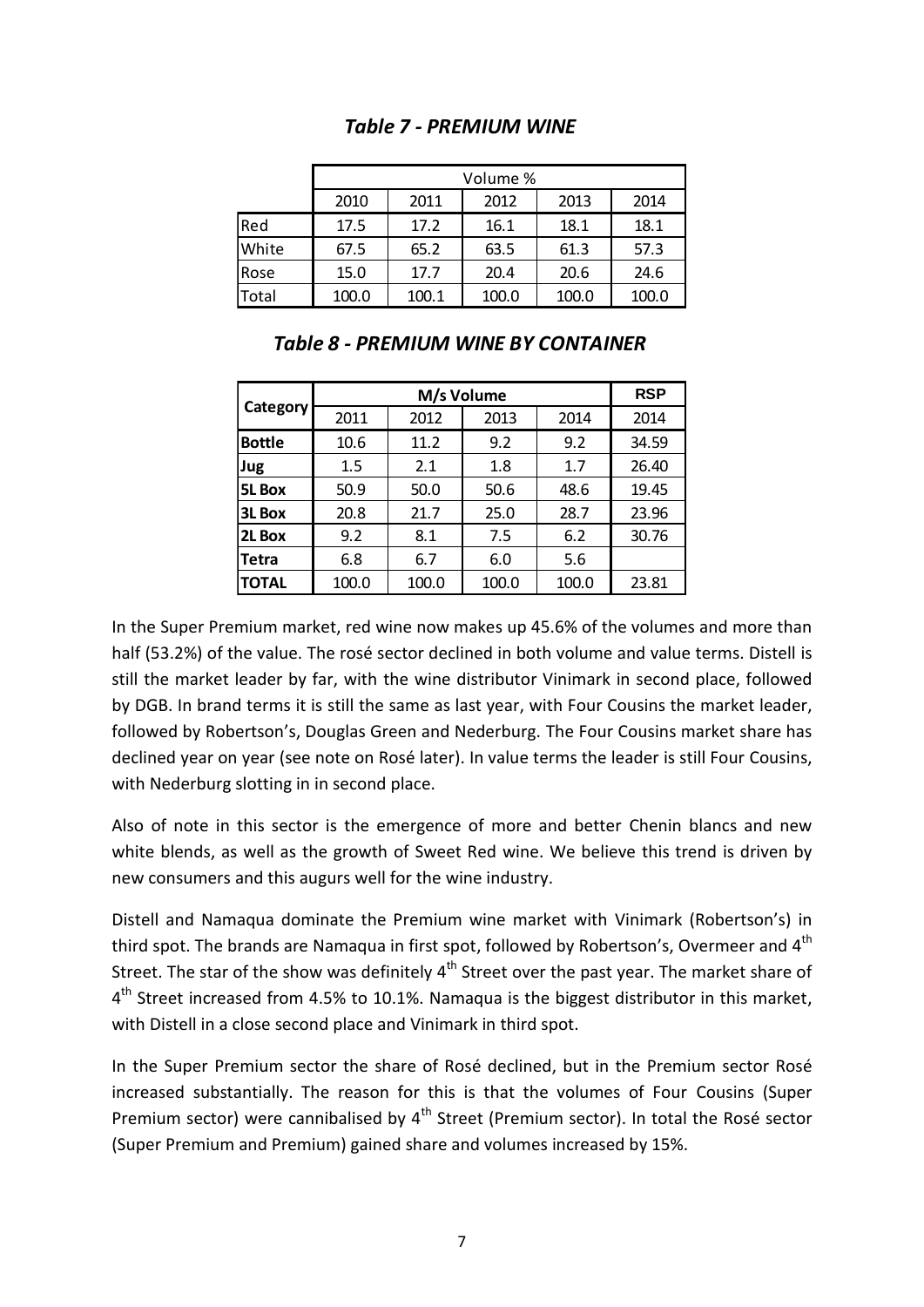In the Premium sector boxes make up 83.5% of the market in volume terms. 5L Boxes and 2L boxes lost share to the 3L boxes.

November 2014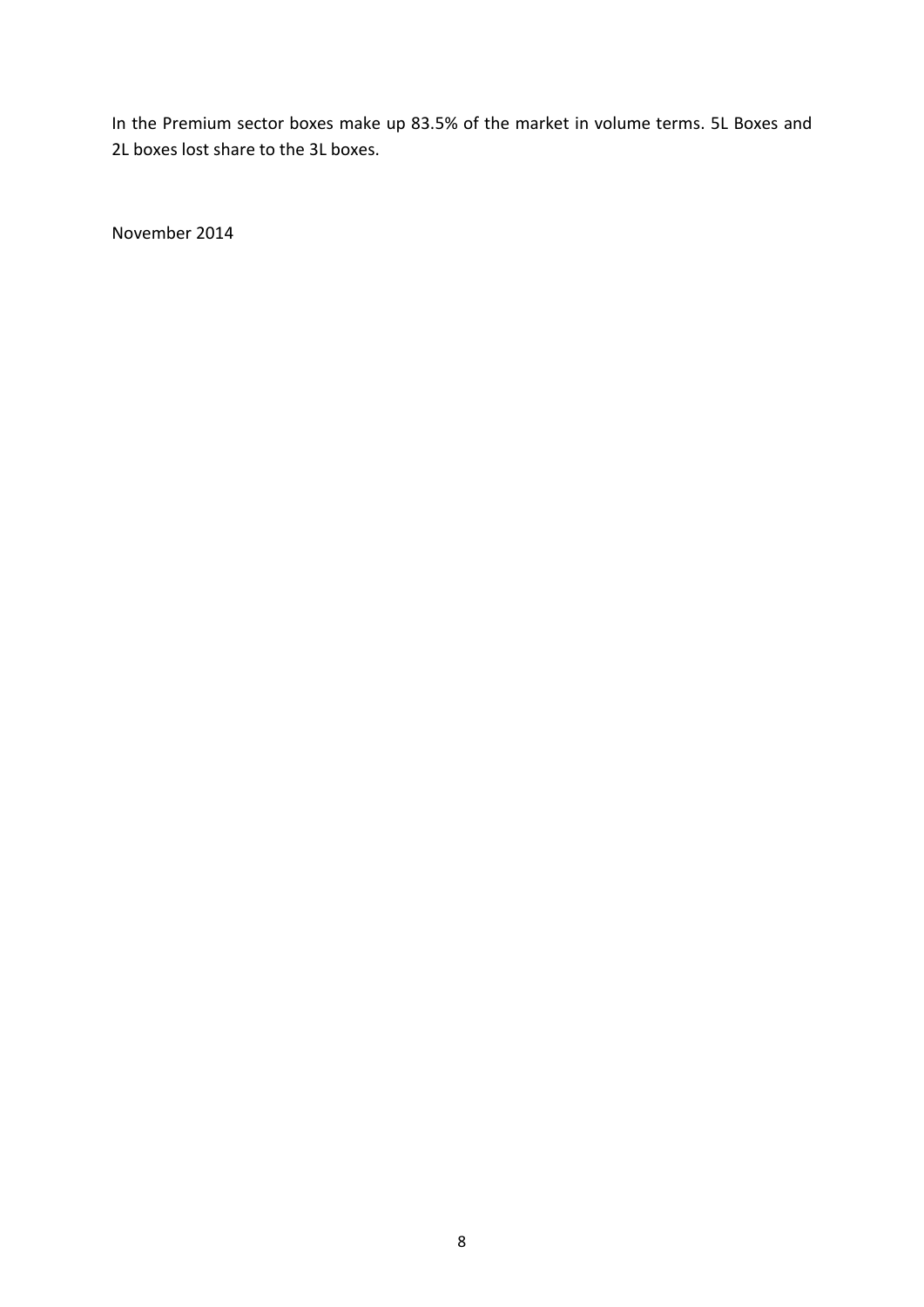# *Table 9 - RSA LIQUOR MARKET*

| <b>Year End June</b>           | 2008/2009     | 2009/2010           |                             | 2010/2011       |                             | 2011/2012       |                      | 2012/2013       |                      | 2013/2014     |                      | 2014/2015       |                      |
|--------------------------------|---------------|---------------------|-----------------------------|-----------------|-----------------------------|-----------------|----------------------|-----------------|----------------------|---------------|----------------------|-----------------|----------------------|
| <b>VOLUME = '000L</b>          | <b>Actual</b> | <b>Actual</b>       | <b>Hist</b><br><b>Trend</b> | Actual          | <b>Hist</b><br><b>Trend</b> | <b>Actual</b>   | Hist<br><b>Trend</b> | <b>Actual</b>   | Hist<br><b>Trend</b> | <b>Actual</b> | Hist<br><b>Trend</b> | <b>Forecast</b> | Hist<br><b>Trend</b> |
| <b>BRANDY</b>                  | 43750         | 41 150              | 94.1                        | 39 000          | 94.8                        | 37 100          | 95.1                 | 33 400          | 90.0                 | 30 600        | 91.6                 | 29 000          | 94.8                 |
| Gin                            | 5 600         | 5410                | 96.6                        | 5 3 2 0         | 98.3                        | 5 200           | 97.7                 | 5 100           | 98.1                 | 5 200         | 102.0                | 5 300           | 101.9                |
| Cane                           | 2050          | 1890                | 92.2                        | 1800            | 95.2                        | 1700            | 94.4                 | 1500            | 88.2                 | 1 300         | 86.7                 | 1 200           | 92.3                 |
| Vodka                          | 15 600        | 16 450              | 105.4                       | 16750           | 101.8                       | 17 100          | 102.1                | 18 800          | 109.9                | 18 200        | 96.8                 | 18 200          | 100.0                |
| <b>WHITE SPIRITS</b>           | 23 250        | 23750               | 102.2                       | 23 870          | 100.5                       | 24 000          | 100.5                | 25 400          | 105.8                | 24 700        | 97.2                 | 24 700          | 100.0                |
| <b>Liqueurs</b>                | 9 0 0 0       | 9400                | 104.4                       | 9500            | 101.1                       | 9600            | 101.1                | 9870            | 102.8                | 9 9 0 0       | 100.3                | 9 9 0 0         | 100.0                |
| Whisky                         | 31 250        | 31 200              | 99.8                        | 34 000          | 109.0                       | 35 700          | 105.0                | 40 000          | 112.0                | 40800         | 102.0                | 41 500          | 101.7                |
| <b>Rum</b>                     | 4800          | 4800                | 100.0                       | 4950            | 103.1                       | 5 900           | 119.2                | 5850            | 99.2                 | 5 900         | 100.9                | 5 900           | 100.0                |
| <b>TOTAL SPIRITS</b>           | 112 050       | 110 300             | 98.4                        | 111 320         | 100.9                       | 112 300         | 100.9                | 114520          | 102.0                | 111 900       | 97.7                 | 111 000         | 99.2                 |
| <b>SPARKLING WINE</b>          | 8650          | 8 0 0 0             | 92.5                        | 8320            | 104.0                       | 8320            | 100.0                | 8075            | 97.1                 | 7600          | 94.1                 | 7600            | 100.0                |
| <b>HP Natural</b>              | 44750         | 42 5 20             | 95.0                        | 45 000          | 105.8                       | 47000           | 104.4                | 48 000          | 102.1                | 50800         | 105.8                | 53 000          | 104.3                |
| <b>MP Natural</b>              | 73 500        | 80 000              | 108.8                       | 82 600          | 103.3                       | 87 500          | 105.9                | 91 150          | 104.2                | 100 000       | 109.7                | 105 000         | 105.0                |
| <b>SP Still</b>                | 103 000       | 89 180              | 86.6                        | 91 000          | 102.0                       | 92 400          | 101.5                | 91 000          | 98.5                 | 88 500        | 97.3                 | 88 500          | 100.0                |
| Perle                          | 48 500        | 51 300              | 105.8                       | 52 800          | 102.9                       | 55 600          | 105.3                | 56 350          | 101.3                | 57 500        | 102.0                | 58 500          | 101.7                |
| <b>TOTAL NATURAL</b>           | 269 750       | 263 000             | 97.5                        | 271 400         | 103.2                       | 282 500         | 104.1                | 286 500         | 101.4                | 296 800       | 103.6                | 305 000         | 102.8                |
| <b>HP Ports &amp; Sherries</b> | 460           | 450                 | 97.8                        | 440             | 97.8                        | 410             | 93.2                 | 390             | 95.1                 | 370           | 94.9                 | 350             | 94.6                 |
| <b>HP Aperitifs &amp; Verm</b> | 475           | 465                 | 97.9                        | 455             | 97.8                        | 435             | 95.6                 | 415             | 95.4                 | 400           | 96.4                 | 380             | 95.0                 |
| <b>SP Fortified</b>            | 19 000        | 18 900              | 99.5                        | 18 600          | 98.4                        | 19 500          | 104.8                | 20 200          | 103.6                | 20 200        | 100.0                | 20 200          | 100.0                |
| <b>Wine Aperitifs</b>          | 9 1 5 0       | 9360                | 102.3                       | 9 1 0 0         | 97.2                        | 8 3 5 0         | 91.8                 | 7 1 7 0         | 85.9                 | 6800          | 94.8                 | 6 600           | 97.1                 |
| <b>TOTAL FORTS</b>             | 29 0 85       | 29 175              | 100.3                       | 28 5 95         | 98.0                        | 28 695          | 100.3                | 28 175          | 98.2                 | 27770         | 98.6                 | 27 530          | 99.1                 |
| AFB's                          | 271 250       | 279 000             | 102.9                       | 282 600         | 101.3                       | 300 600         | 106.4                | 328 000         | 109.1                | 339 000       | 103.4                | 349 000         | 102.9                |
| <b>Spirit Coolers</b>          | 75 750        | 84 000              | 110.9                       | 81 800          | 97.4                        | 84 400          | 103.2                | 82 000          | 97.2                 | 93 000        | 113.4                | 98 000          | 105.4                |
| RTD's                          | 347 000       | 363 000             | 104.6                       | 364 400         | 100.4                       | 385 000         | 105.7                | 410 000         | 106.5                | 432 000       | 105.4                | 447 000         | 103.5                |
| <b>SUB TOTAL</b>               | 766 535       | 773 475             | 100.9                       | 784 035         | 101.4                       | 816 815         | 104.2                | 847 270         | 103.7                | 876070        | 103.4                | 898 130         | 102.5                |
| <b>Beer</b>                    |               | 2 831 000 2 865 000 |                             | 101.2 2 937 000 | 102.5                       | 2 980 000       |                      | 101.5 3 025 000 | 101.5                | 3070000       | 101.5                | 3 100 000       | 101.0                |
| <b>GRAND TOTAL</b>             |               | 3 597 535 3 638 475 |                             | 101.1 3 721 035 |                             | 102.0 3 796 815 |                      | 102.0 3 872 270 | 102.0                | 3946070       | 101.9                | 3 998 130       | 101.3                |